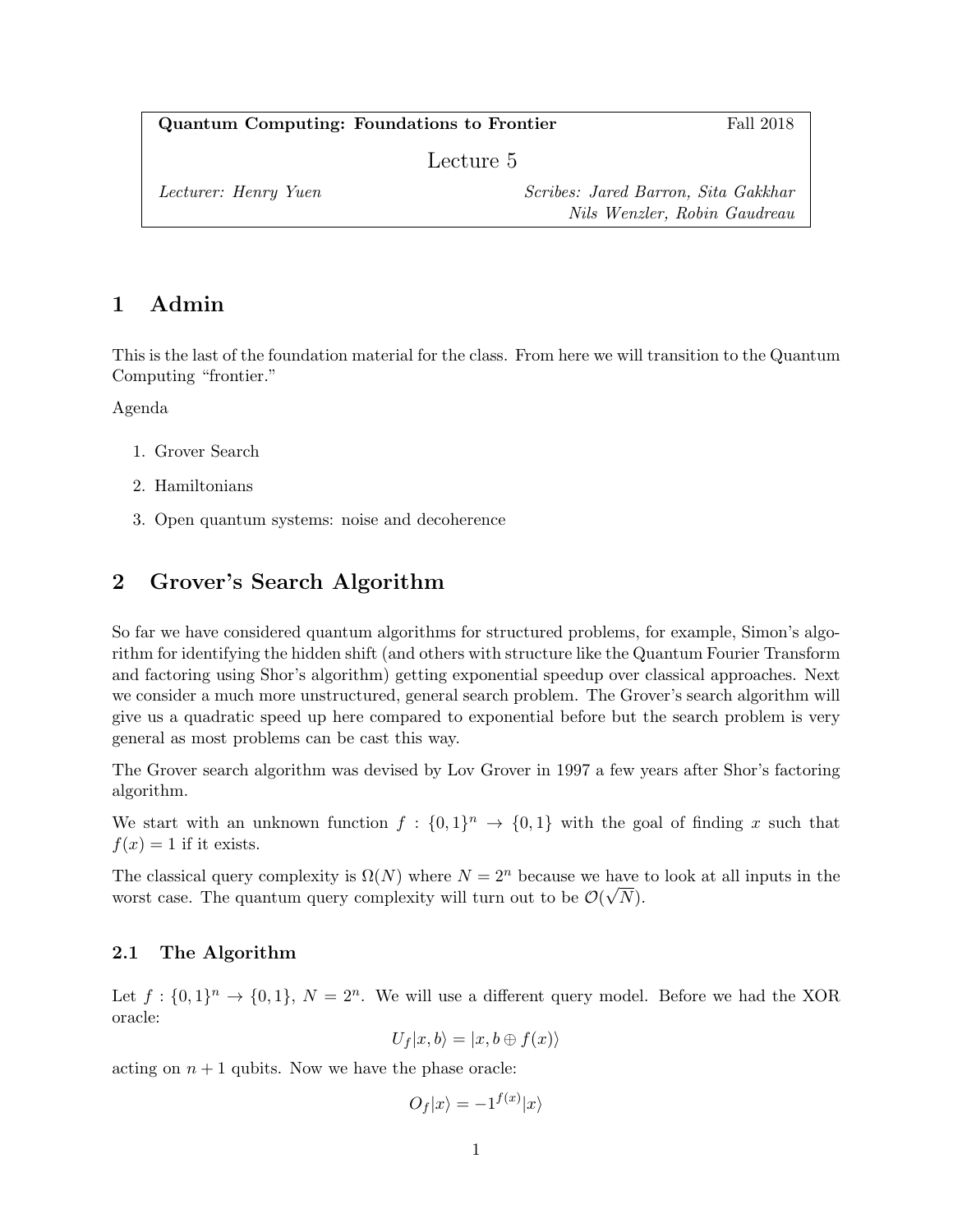acting on  $n$  qubits. It can be shown that these orcales are equivalent.

Grover's algorithm is defined by the circuit:

$$
|0\rangle^{\otimes n} \leftarrow H^{\otimes n} \left[\begin{array}{c|c}\n\hline\n-\overline{R} \\
\hline\n\end{array}\right] \cdots \quad \mathcal{O}(\sqrt{N}) \text{ times } \cdots \left[\begin{array}{c|c}\n\hline\n-\overline{R} \\
\hline\n\end{array}\right] \left[\begin{array}{c|c}\n\hline\n\end{array}\right]
$$

where we have  $\sqrt{N}$  copies of the following block (called the *Grover Iterate*)

$$
-\boxed{\mathcal{O}_f}\boxed{R}
$$

After applying  $H^{\otimes n}$  on  $|0\rangle^{\otimes n}$ ,  $|\psi_1\rangle$  is the uniform superposition of all states:

$$
|\psi_1\rangle=\frac{1}{\sqrt{N}}\sum_{\{0,1\}^n}|x\rangle
$$

And let  $R$  denote the *n*-qubit unitary,

$$
R = 2|\psi_1\rangle\langle\psi_1| - I
$$

which has components  $R_{xy}$  for  $x, y \in \{0, 1\}^n$  given by,

$$
R_{xy} = \begin{cases} \frac{2}{N}, & \text{if } x \neq y \\ \frac{2}{N} - \mathbb{I}, & \text{if } x = y \end{cases}
$$

Geometrically R reflects about  $\psi_1$ . As there are  $\sqrt{N}$  Grover Iterate blocks, each querying f once, the query complexity is  $\mathcal{O}(\sqrt{N})$ .

Note that  $R$  can be implemented as the following circuit.

$$
-R = -H^{\otimes n} - V - H^{\otimes n}
$$

where

$$
V|x\rangle = \begin{cases} V|0\rangle^{\otimes n} = |0\rangle^{\otimes n} \\ V|x\rangle = -|x\rangle \end{cases} \quad \text{if } |x\rangle \neq |0\rangle^{\otimes n}
$$

V can be implemented with  $\mathcal{O}(n)$  gates, while H also has a small circuit *(exercise)*. Here, though, we are only interested in query complexity.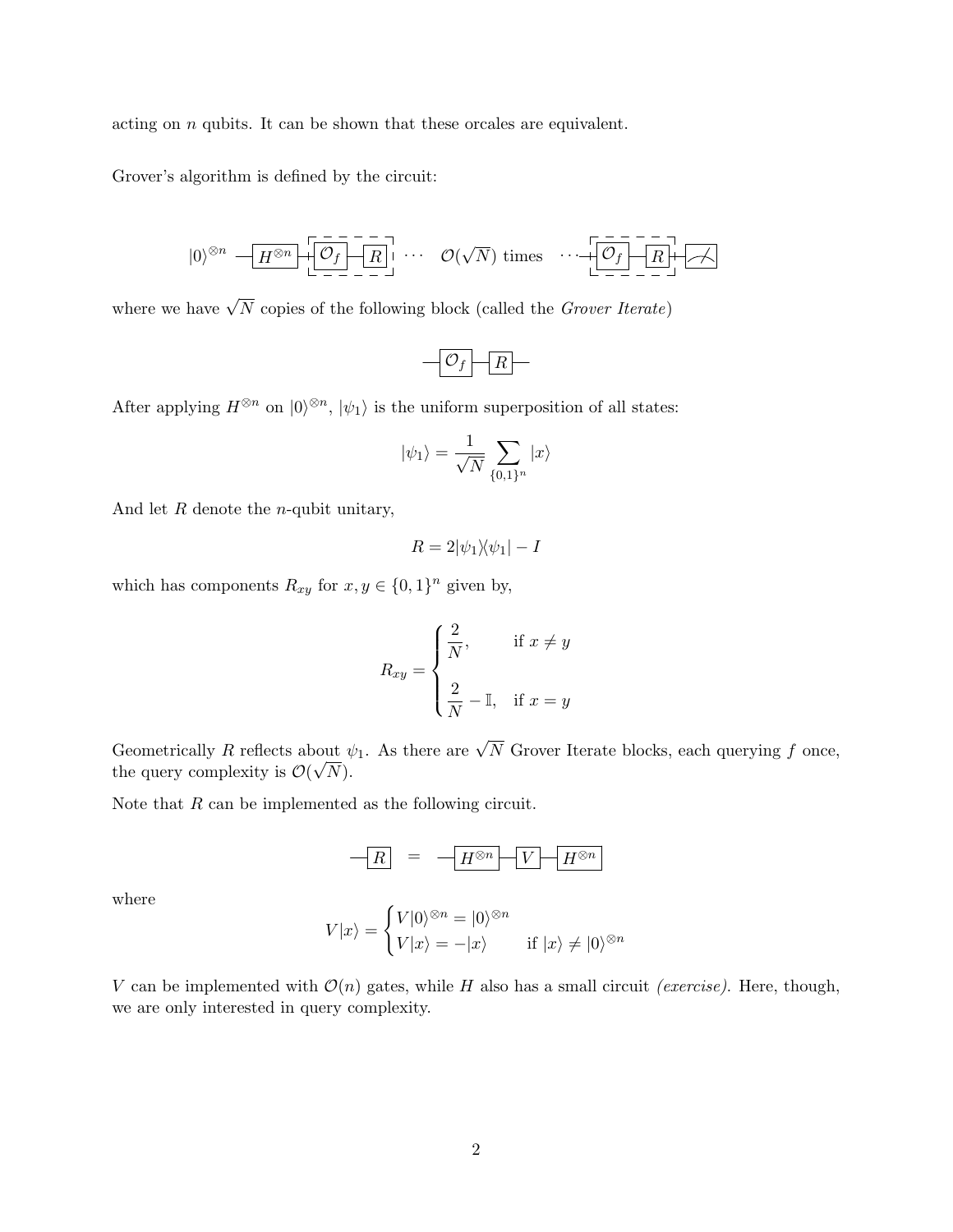### 2.2 Analysis

.

Let  $M = |\{x : f(x) = 1\}|$ . Assume  $M = 1$ , so  $\exists !x$  such that  $f(x) = 1$ . Let this x be  $x^*$ .

A way to visualize Grover's algorithm is to note that after each application of the Grover Iterate, the state of the algorithm lives in a two dimensional subspace spanned by

$$
|\alpha\rangle = \frac{1}{\sqrt{N-1}}\sum_{x\neq x^*}|x\rangle \text{ and } |\beta\rangle = |x^*\rangle
$$



That is,  $|\alpha\rangle$  is uniform superposition over all non-solutions, and  $|\beta\rangle$  over solutions. We want that after  $k \approx$ √ N iterations the state of the algorithm has high overlap with  $\beta$ . Thus, on measurement we will get  $|x^*\rangle$  with high probability.

To analyze the algorithm we'll work exclusively with basis consisting of  $|\alpha\rangle$ ,  $|\beta\rangle$ . Let  $|\psi_1\rangle$  be the state after the initial  $H^{\otimes n}$  applied to  $|0\rangle^{\otimes n}$ ,

$$
|\psi_1\rangle=\sqrt{\frac{N-1}{N}}|\alpha\rangle+\sqrt{\frac{1}{N}}|\beta\rangle
$$

This gives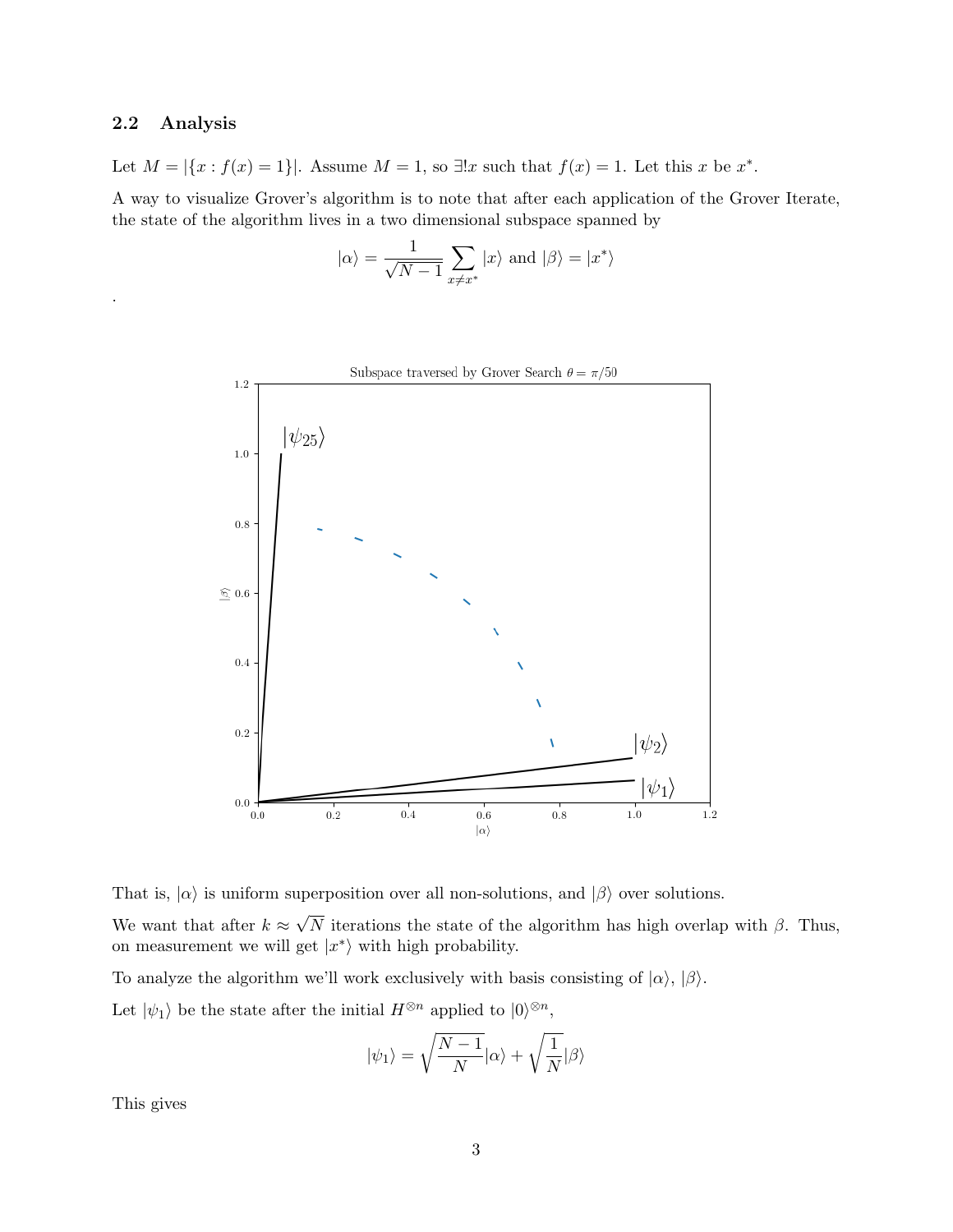$$
|\psi_2\rangle = O_f|\psi_1\rangle = \sqrt{\frac{N-1}{N}}O_f|\alpha\rangle + \sqrt{\frac{1}{N}}O_f|\beta\rangle \implies |\psi_2\rangle = \sqrt{\frac{N-1}{N}}|\alpha\rangle - \sqrt{\frac{1}{N}}|\beta\rangle
$$

Since  $f(x) = 1$  iff  $x = x^*$  meaning

$$
O_f|\alpha\rangle = \frac{1}{\sqrt{N-1}} \sum_{x \neq x^*} O_f|x\rangle = \frac{1}{\sqrt{N-1}} \sum_{x \neq x^*} |x\rangle
$$

and

$$
O_f|x^*\rangle = -|x^*\rangle
$$

Computing  $R|\psi_2\rangle$  gives

$$
|\psi_3\rangle = R|\psi_2\rangle = (2|\psi_1\rangle\langle\psi_1| - \mathbb{I}) |\psi_2\rangle
$$
  
= 2|\psi\_1\rangle\langle\psi\_1|\psi\_2\rangle - |\psi\_2\rangle  
= 2|\psi\_1\rangle \left(\frac{N-1}{N} - \frac{1}{N}\right) - |\psi\_2\rangle  
= \frac{N-4}{N} \sqrt{\frac{N-1}{N}} |\alpha\rangle + \frac{3N-4}{N} \frac{1}{\sqrt{N}} |\beta\rangle

Now let  $\theta$  be such that  $\cos(\theta) = \sqrt{(N-1)/N}$ . Then from trigonometry it follows that:

$$
|\psi_3\rangle = \cos(3\theta)|\alpha\rangle + \sin(3\theta)|\beta\rangle
$$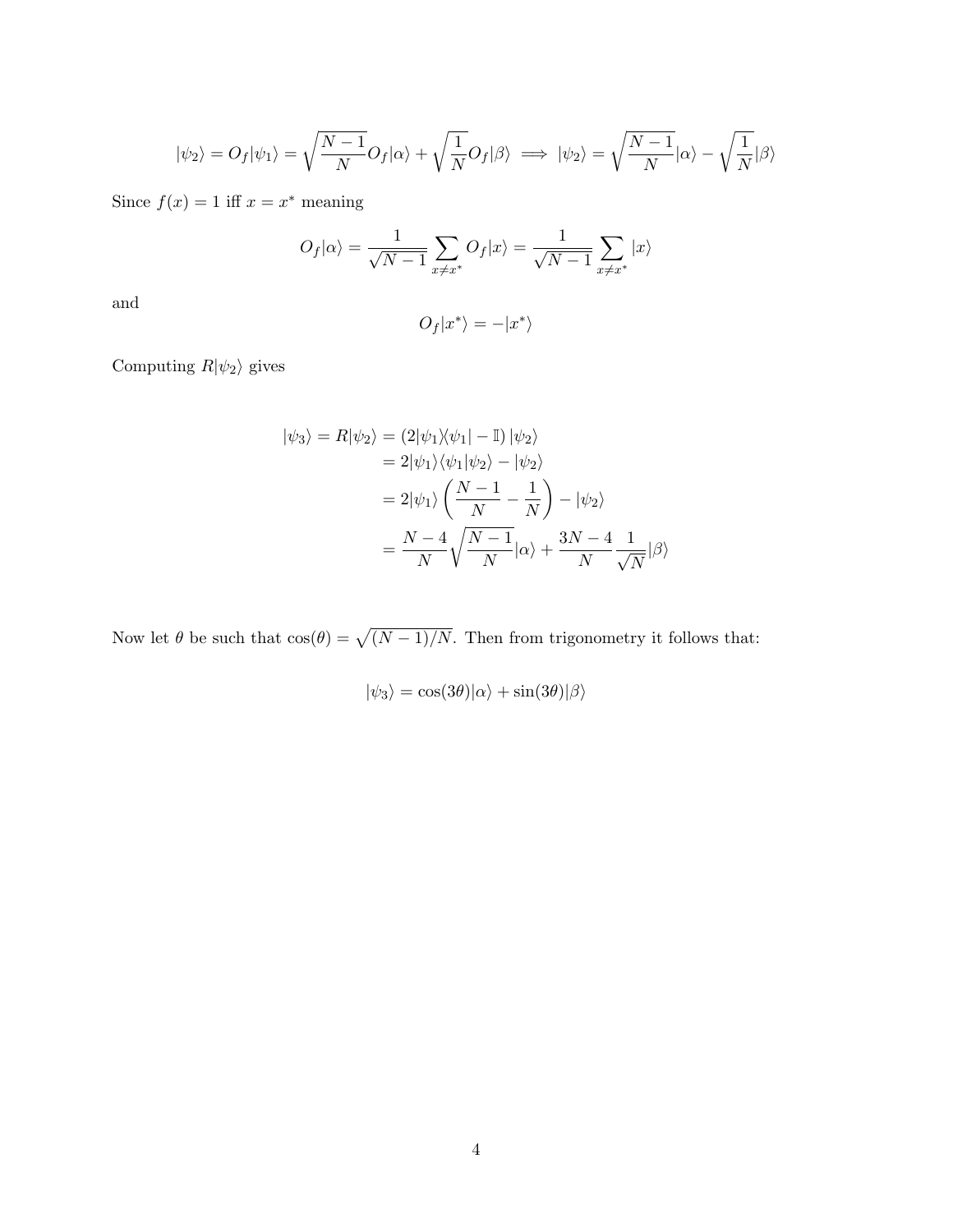

Note that  $O_f$  reflects about  $|\alpha\rangle$  and R reflects about  $|\psi_1\rangle$ . So each iteration gets us towards  $|\beta\rangle$  as the state vector sweeps towards it.

After applying  $k$  Grover Iterates, we get to state:

.

$$
|\psi_{2k+1}\rangle = \cos((2k+1)\theta)|\alpha\rangle + \sin((2k+1)\theta)|\beta\rangle
$$

We want k such that  $sin((2k+1)\theta) \approx 1$  meaning  $(2k+1)\theta \approx \pi/2$ , implying

$$
k \approx \frac{\pi}{4\theta} = \frac{\pi}{4\cos^{-1}((N-1)/N)}
$$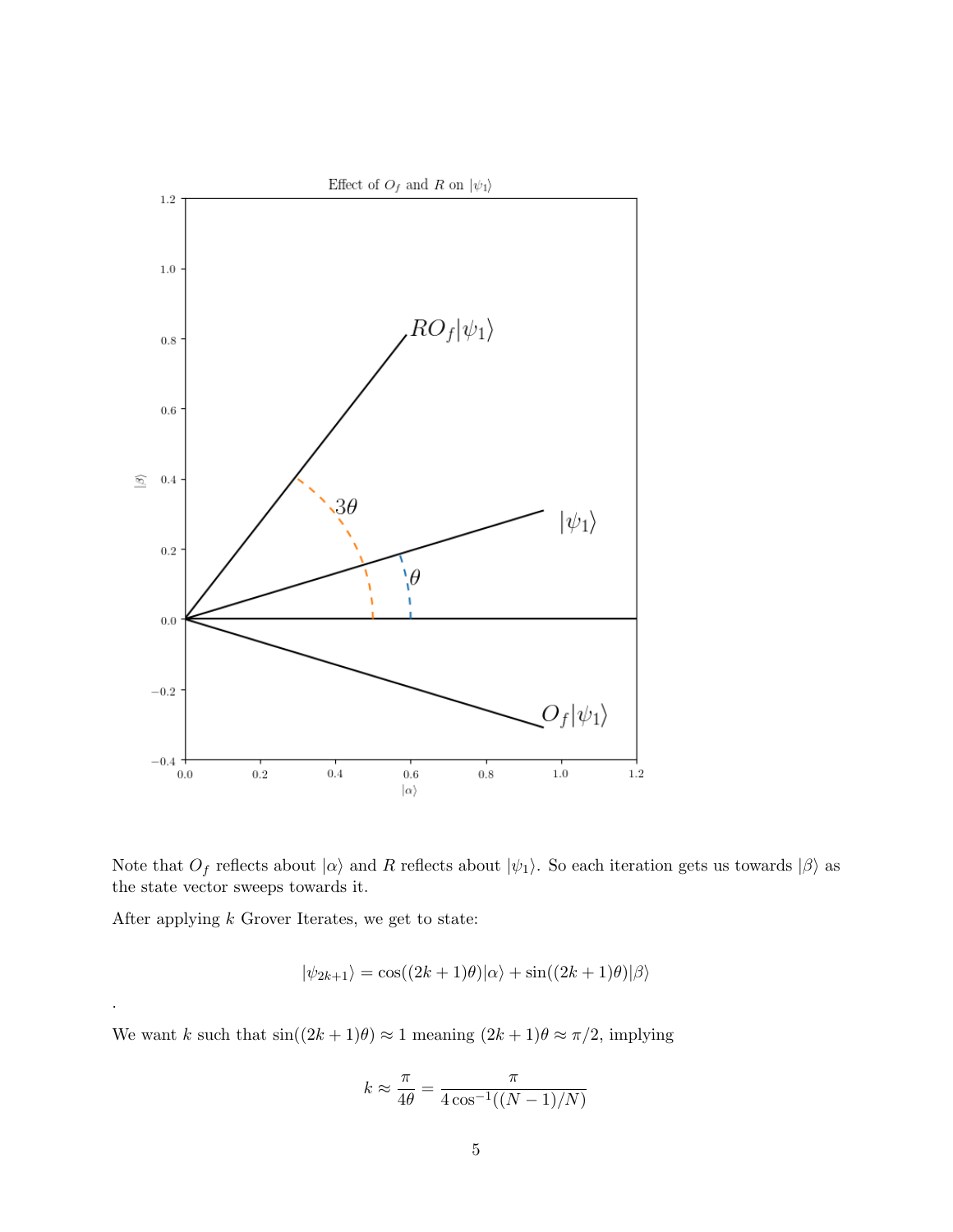This gives  $\theta \approx \sin(\theta) = 1/$ √ N using small angle approximation. Thus, for  $k \approx$ √ tion. Thus, for  $k \approx \sqrt{N\pi/4}$ ,  $|\psi_{2k+1}\rangle \approx$  $|\beta\rangle$ , more precisely the angle between them is  $\mathcal{O}(\theta) \approx \mathcal{O}(1/\sqrt{N})$ .

$$
|\psi_{2k+1}\rangle \approx \sqrt{\frac{N-1}{N}}|x^*\rangle + \dots
$$

So with probability  $(N-1)/N \approx 1$  for large N, we measure to obtain  $x^*$ .

And as number of Grover iterates is the number of oracle queries, this is the number of queries.

### 2.3 Success Probability

A few things to notice:

1. Success probability oscillates as we vary the number of queries  $k$ .



So overshooting the optimal may decrease the probability. This is different from classical case where success probability can be made to increases monotonically with  $k$ .

2. The probability curve is dependent on  $M$ , the number of solution. This curves is valid only for  $M = 1$ .

When  $M > 1$ , we do the same analysis but with  $\cos(\theta) = \sqrt{(N-M)/N}$ , and the success probability now oscillates faster: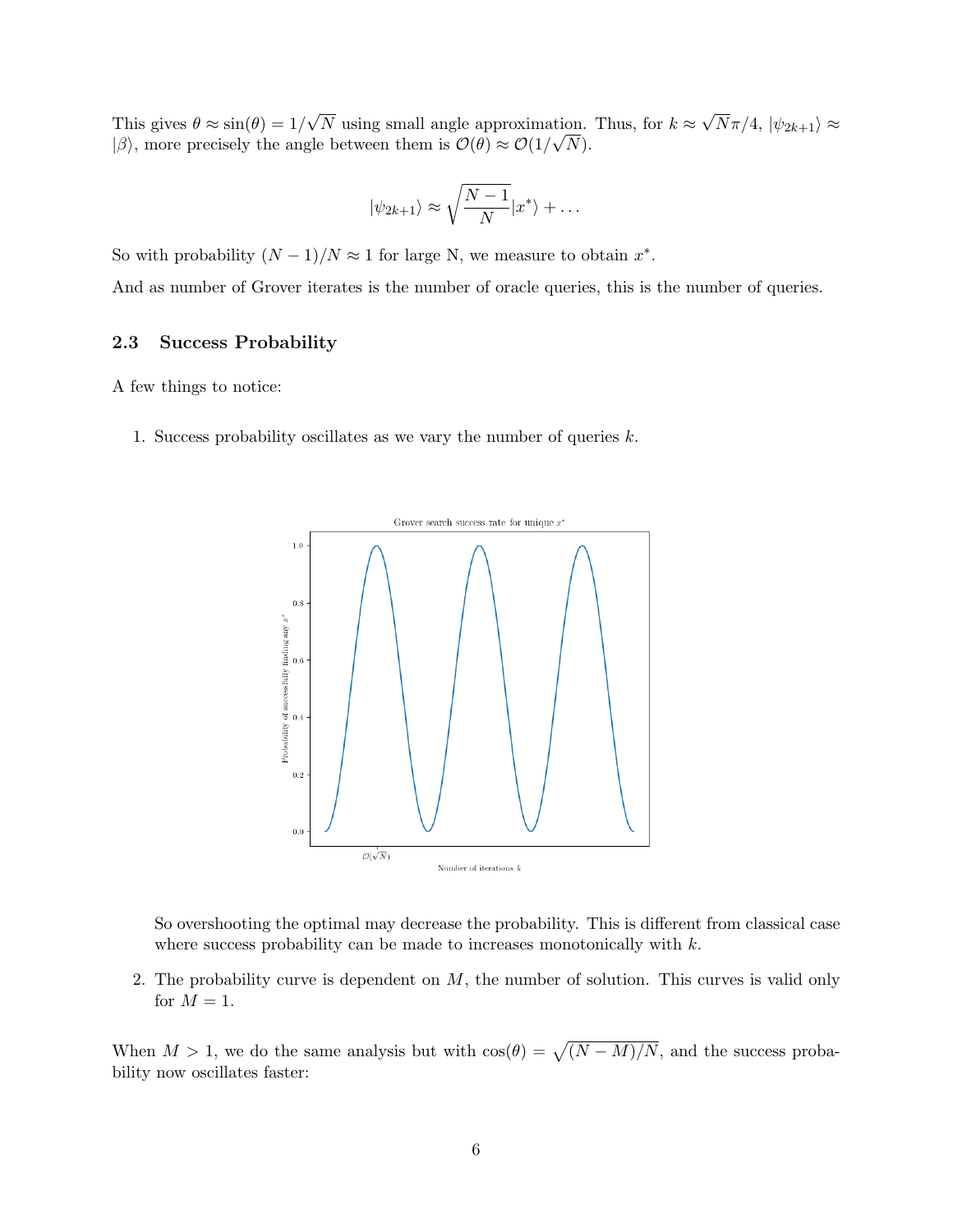

and the number of queries needed for high probability of success turns out to be  $\mathcal{O}(\sqrt{N/M})$ .

Since the probability of success is not monotone increasing, it seems like knowing  $M$  is important to being able to estimate  $k$ . But what if  $M$  is unknown?

The easy solution is to guess k uniformly randomly between 0 and  $2\sqrt{N}$ .

Picking a random k, we will end up somewhere with success probability at least  $1/2$  with probability  $1/4$ , just by how area under the sine curve varies *(exercise:work out exact numbers)*. So if we measure we will get a solution with constant probability. Which means that trying this a constant number of times will get a solution with high probability with  $\mathcal{O}(\sqrt{N})$  total queries.

*Exercise:* We can solve this search problem w.h.p. even is  $M$  is unknown.

Now the question is if this is the best possible performance for search. We will prove that this is indeed the best. You cannot do better than  $\mathcal{O}(\sqrt{N/M})$  queries.

#### 2.4 Postscript

We have so far seen two paradigms for quantum computing: Fourier transform-based and Groverbased. In fact, many quantum algorithms use ideas from one or the other.

Another paradigm that is important and distinct from these is quantum simulation. In this we simulate the behavior of a physical quantum system - which was the original motivation of Richard Feynman for coming up with the notion of quantum computers: simulating quantum physics. We will discuss simulation algorithms later in the course, but next we will establish the background material needed; namely, we will need to discuss Hamiltonians.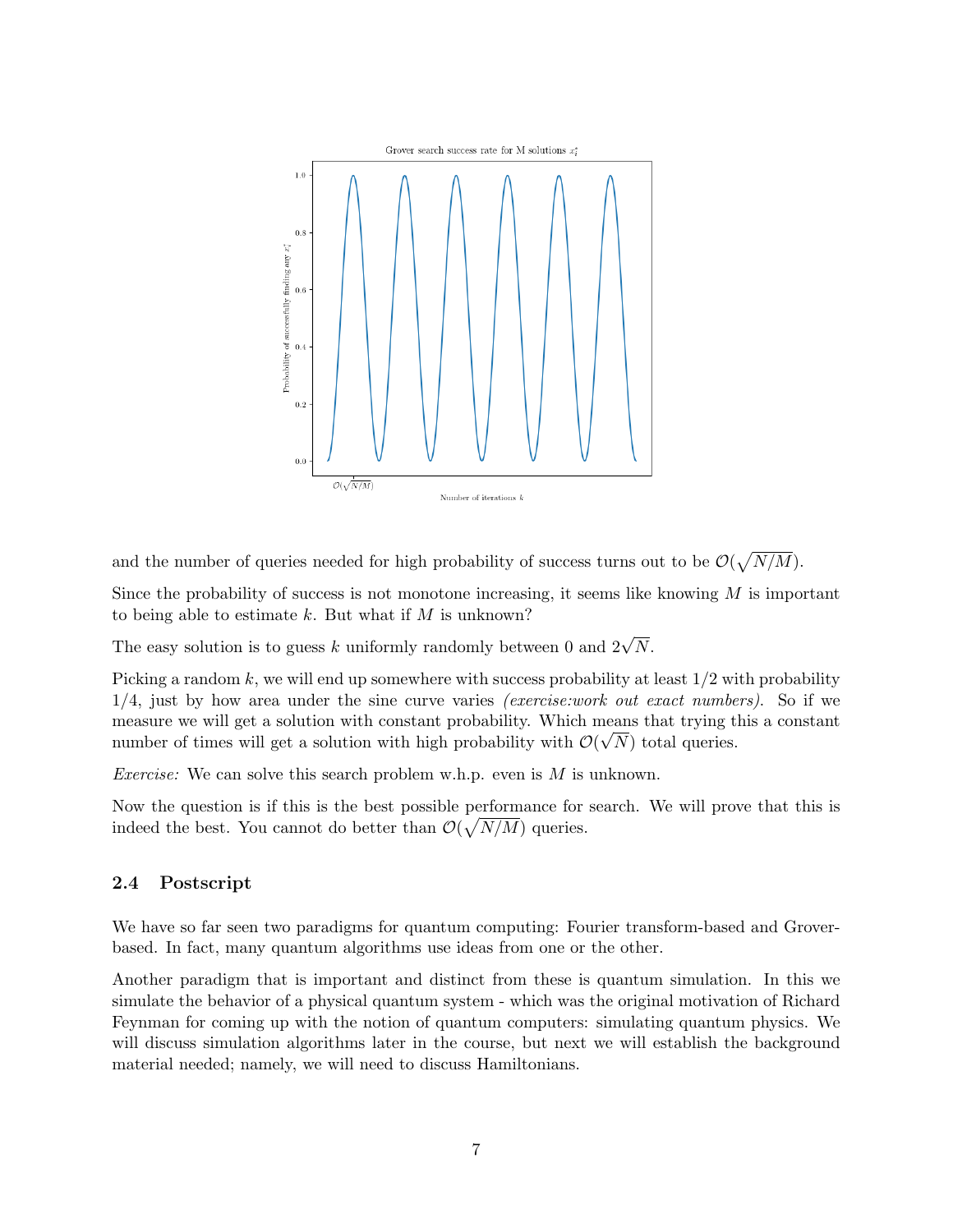# 3 Hamiltonians

For understanding quantum simulation and topics in quantum machine learning, it is necessary to discuss Hamiltonians.

In the very first lecture, we learned of the postulate that isolated quantum systems (meaning no measurements occur) evolve over time through unitary evolution.

Starting with a state  $|\psi\rangle$ , it changes into a state  $|\psi'\rangle = U|\psi\rangle$  for some unitary U.

While this notion is correct, it is not the most natural formulation of dynamics (change of a system over time) from a physics perspective.

The reasons for that are:

- discrete perspective on time The unitary evolution does not really incorporate a notion of time. It treats time as being discrete (i.e. looking at our analysis of evolution through single states in a quantum circuit). In physics time is typically treated as continuous.
- *physics like forces* Physical processes are rarely described in terms of unitaries. In high school physics, the laws of nature are usually described as forces like gravity or EM, and even in non high school physics you learn about things like weak and strong nuclear force. The continuous action of these forces on matter is what causes things to change continuously.

That is why it is much more natural for physicists to describe physics using Hamiltionians.

Hamiltonians are a convenient way to describe how states change in a continous manner.

Formally, a Hamiltonian H acting on  $\mathbb{C}^d$  is a  $d \times d$  complex Hermitian matrix.

**Definition 1.** H is Hamiltonian H if  $H^{\dagger} = H$ i.e.,

$$
H_{ij} = H_{ji}^*
$$

In quantum mechanics the central equation is the Schrödinger Equation:

$$
i\frac{\mathrm{d}|\psi\rangle}{\mathrm{d}t} = H|\psi\rangle
$$

It is a diffferential equation that describes how quantum states evolve over time.

 $|\psi(t)\rangle$  is a function of time. Solving the differential equation yields

$$
|\psi(t)\rangle = e^{-iHt}|\psi(0)\rangle
$$

where  $|\psi(0)\rangle$  is the initial state at time 0 and  $e^{-iHt}$  is matrix exponential. It does not mean exponentiating every entry of H.

**Theorem 2** (Spectral Theorem). Every Hermitian matrix  $M \in \mathbb{C}^{d \times d}$  can be diagonalized: i.e., it exists an orthonormal basis  $\{|u_1\rangle, ..., |u_d\rangle\}$  for  $\mathbb{C}^d$  and real numbers  $\lambda_1, ..., \lambda_d$  so that

$$
M = \sum_{j=1}^{d} \lambda_j |u_j\rangle\langle u_j|
$$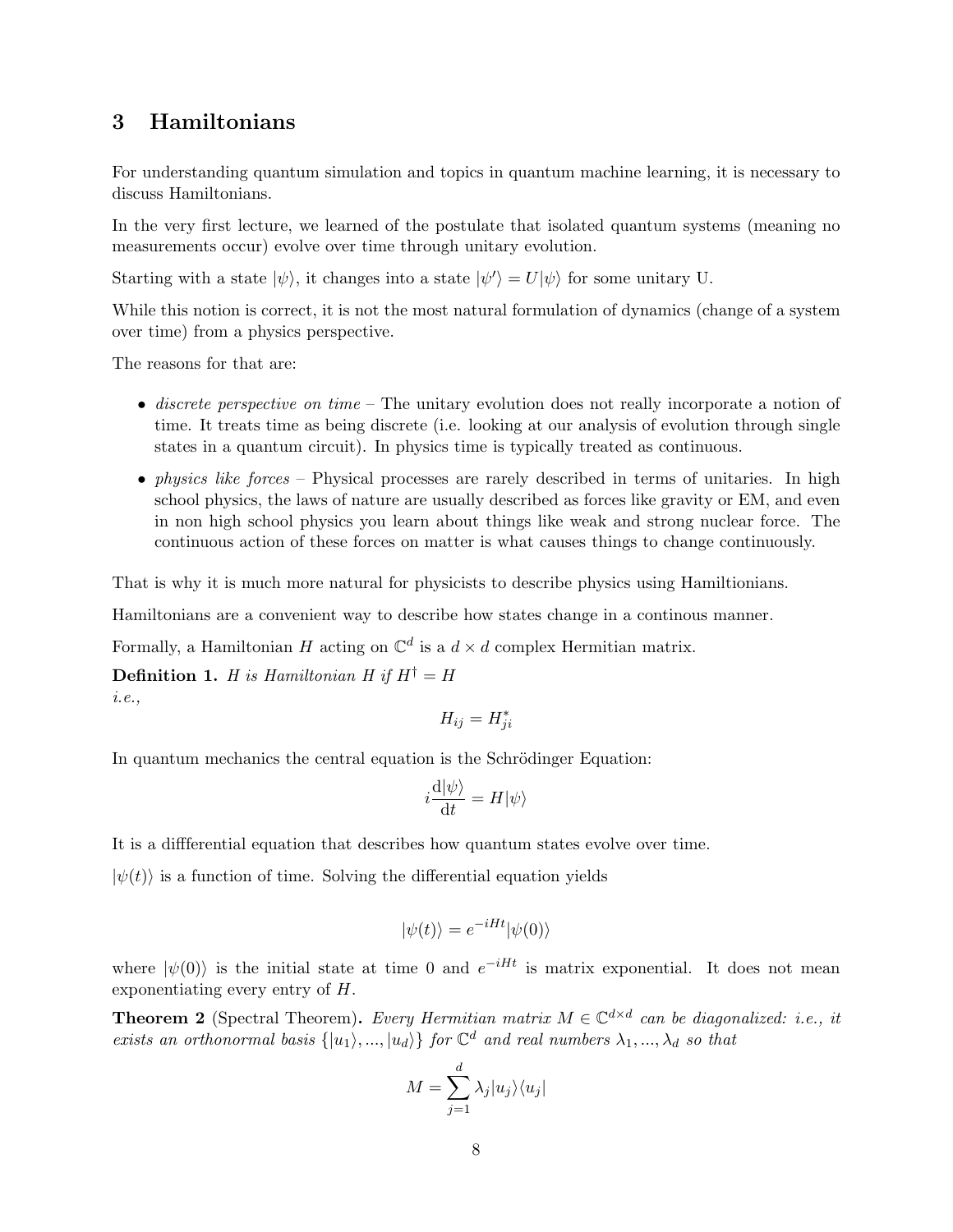The  $\lambda_j$ 's are eigenvalues for the correspoding eigenvectors  $|u_j\rangle$ ,

### Functions of Hermitian matrices

Let  $f : \mathbb{R} \to \mathbb{R}$  be a real function. Then for a Hermitian matrix  $M = \sum_j \lambda_j |u_j\rangle \langle u_j|$ ,

$$
f(M) = \sum_{j} f(\lambda_j) |u_j\rangle\langle u_j|
$$

In other words,  $f(M)$  is another Hermitian matrix such that its eigenvectors are the same as the ones of M, but its eigenvalues change.

Thus,

$$
e^{iHt} = \sum_{j} e^{-i\lambda_j t} |u_j\rangle\langle u_j|
$$

Notice that  $e^{iHt}$  is a unitary matrix, because all of its eigenvalues are on the unit circle.

$$
|\psi(t)\rangle = U(t)|\psi(0)\rangle, \quad U(t) = e^{-iHt}
$$

Given a Hamiltonian  $H$  describing a physical system, the eigenvalues and eigenvectors hold special significance.

The eigenvalues are called energies.

The eigenvectors are called energy eigenstates.

Since the eigenvalues of  $H$  are real, we can order them from smallest to biggest:

$$
\lambda_1 \leq \lambda_2 \leq \ldots \leq \lambda_d
$$

 $\lambda_1$  is called the ground energy.

 $|u_1\rangle$  is called a ground state.

Why does this make sense? Let's say have a physical system in the state  $|\psi\rangle$ , and there is also an associated Hamiltonian H that describes the dynamics. The energy of  $|\psi\rangle$  with regard to H is

$$
\langle \psi | H | \psi \rangle \in \mathbb{R}
$$

$$
= \sum_{j} \lambda_j \langle \psi | u_j \rangle \langle u_j | \psi \rangle
$$

$$
= \sum_{j} \lambda_j |\langle \psi | u_j \rangle|^2
$$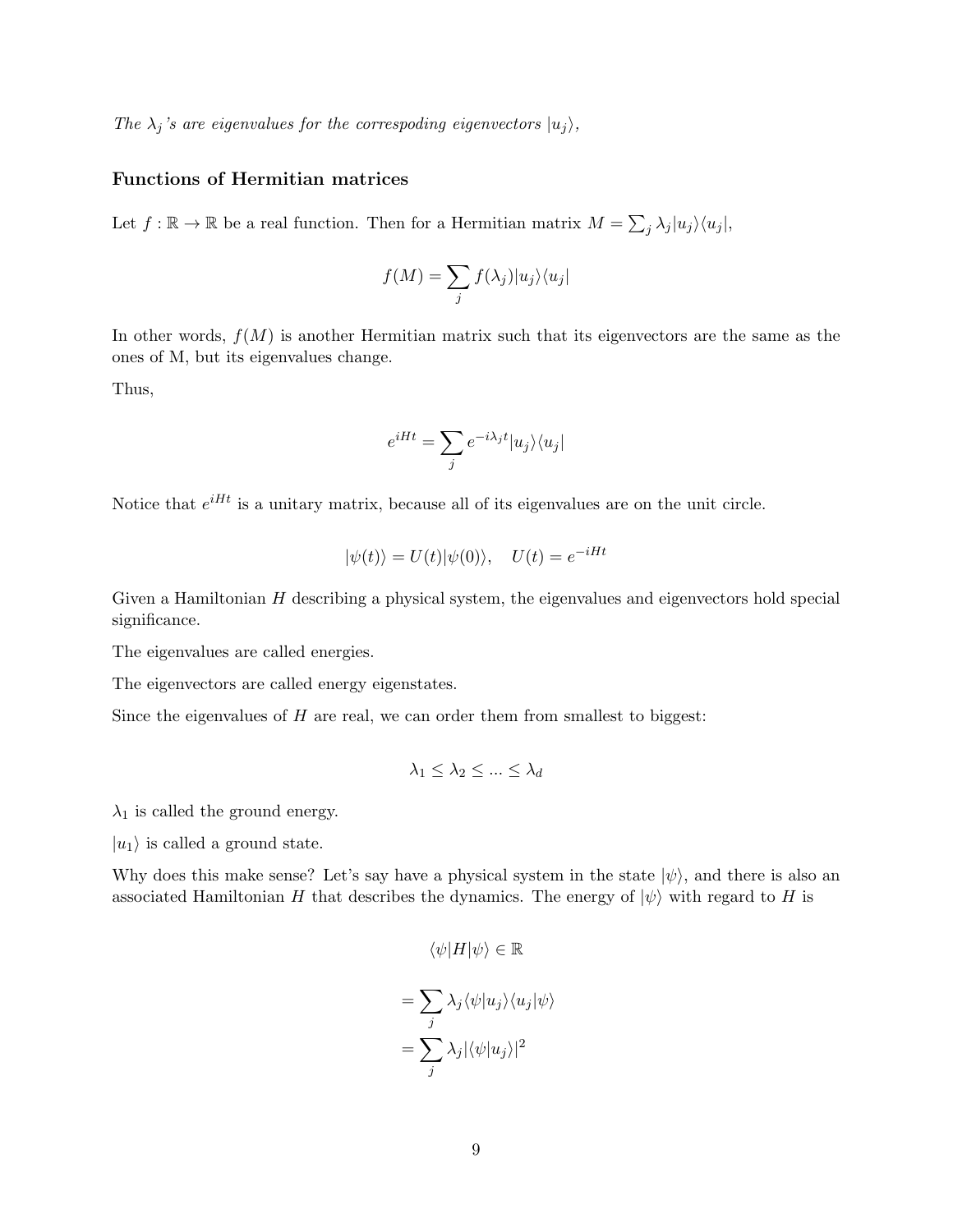This measure of ernergy coincides with how energy is measured in many physical systems. For example, in classical mechanics, the energy measures sum of kinetic and potential energy in the system.

In physics, we are usually interested in the ground states, or more generally, the low-energy states of a Hamiltonian describing a physical system.

Why? This is because, as a principle of physics systems they tend to eveolve into lower energy configurations.

Why? Well, this has to do with the second law of thermodynamics, which states that this is the general trend of the universe.

So a very, very high level picture of what a lot of physics is, is:

- 1. write down a candidate Hamiltonian  $H$  describing your physical system
- 2. diagonalize  $H$
- 3. try to analysze the low energy states of H; come up with qualitative and quantitative features of those states
- 4. experimentally test. Rinse, repeat.

Of course, this is a very simplistic cartoon picture of what physics is, and it hopefully did not offend anyone.

Doing each of these steps is generally incredibly hard!

#### Adding Hamiltonians

So why dow we work with Hamiltonians, rather just unitaries?

One of these reasons is because one can add Hamiltonians.

If  $H_1$  and  $H_2$  are Hamiltonians acting on  $\mathbb{C}^d$ , then  $H = H_1 + H_2$  is also a Hamiltonian acting on  $\mathbb{C}^d.$ 

It means that two different "laws" or "constraints" are active simultaneously. For example, these could describe seperate forces.

We can easily build up a description of complex physical systems by adding up Hamiltonians.

For example, consider a bunch of particles in a 2-dimensional grid.

Let's model them as qubits. Let's furthermore say that the system has these rules:

• each qubit experiences a force described by a  $2 \times 2$  Hamiltonian  $H_{\text{single}}$ 

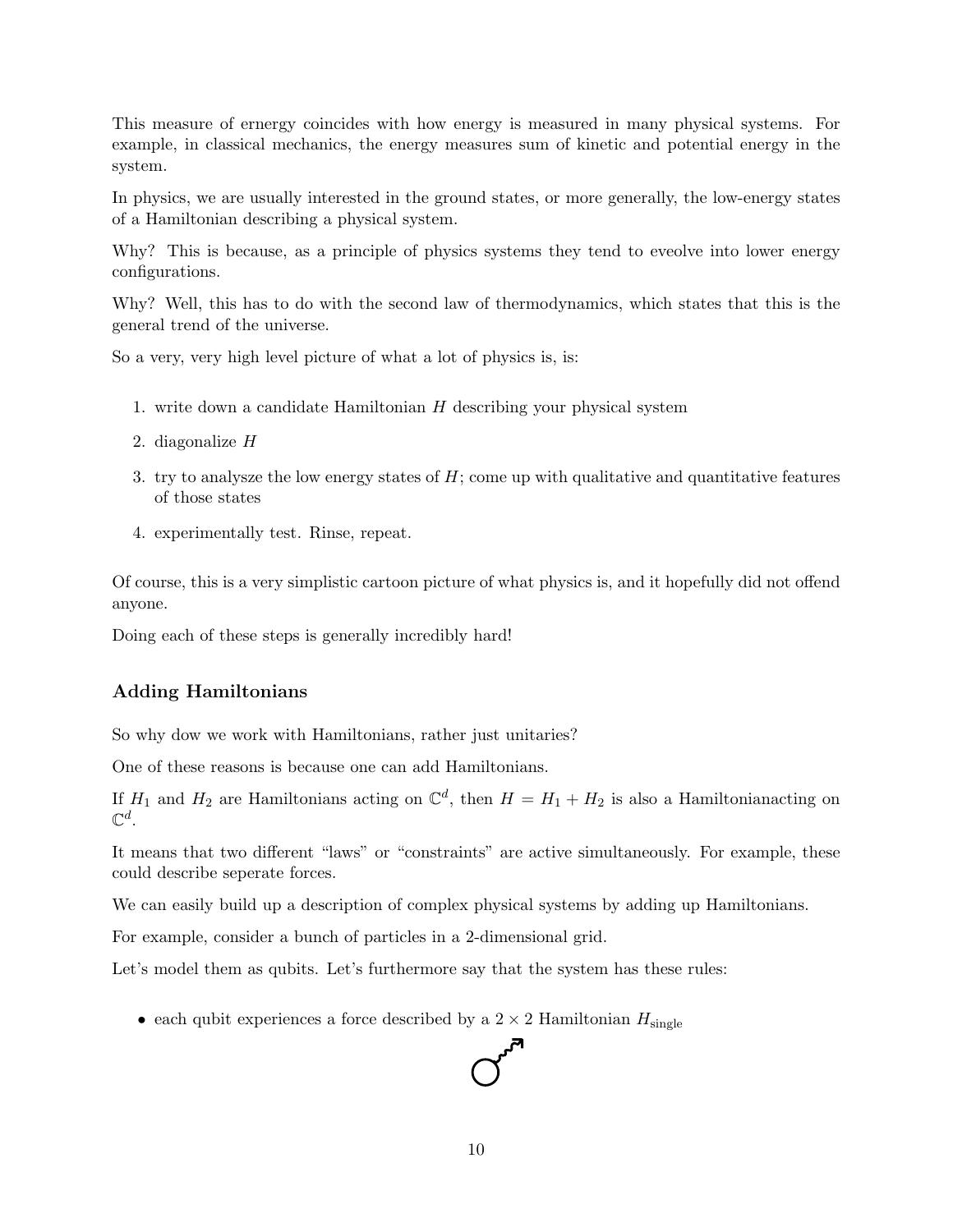

Figure 1: 20 qubit system

• each neighbouring pair of qubits experience an interaction described by a  $4 \times 4$  Hamiltonian  $H_{\text{pair}}$ 



These Hamiltonians are called local terms because they only act on a few qubits at a time.

The overall Hamiltonian can be written as

$$
H = \sum_{i} H_{\text{single}}(i) + \sum_{i} H_{\text{pair}}(i, j)
$$

This Hamiltonian acts on  $(\mathbb{C}^2)^n$ . The qubits are labelled  $1, ..., n$ .

 $H_{\text{single}}(i)$  is Hamiltonian  $H_{\text{single}}$  acting on the i<sup>th</sup> qubit. It's like a quantum gate in the sense that

$$
H_{\text{single}}(i) = H_{\text{single}} \otimes I
$$

where  $H_{\text{single}}$  acts on  $\mathbb{C}^2$  and the i<sup>th</sup> qubit and I acts on  $(\mathbb{C}^2)^{\otimes (n-1)}$ .

Similiarry,  $H_{\text{pair}}(i, j)$  acts on the neighbouring qubits i and j, and trivially on all other qubits.

H is called a local Hamiltonian, because it is written as a sum of local terms.

In general, diagonalizing a local Hamiltonian like  $H$  - or even just estimating the ground energy of it - is extraordinarily difficult. Later in the course, we will see that trying to diagonalize or compute ground energies of local hamiltonians is harder than solving NP complete problems. In fact, this is complete for the quantum analogue of NP, called Quantum Merlin-Arthur (or QMA).

Why is it so hard, though? We'll get into this in more depth later on, but here's the intuition. Think of the  $H_{\text{pair}}(i, j)$  and  $H_{\text{single}}(i)$  as constraints, and think of the qubits as variables.

You're given a bunch of constraints, and your task is to find an assignment of values to the variables such that is minimizes the number of violated, unsatisfied constraints.

This should tell you that this problem is at least NP-hard, because you can encode your favorite NP-complete problem as finding the ground stat of a local Hamiltonian.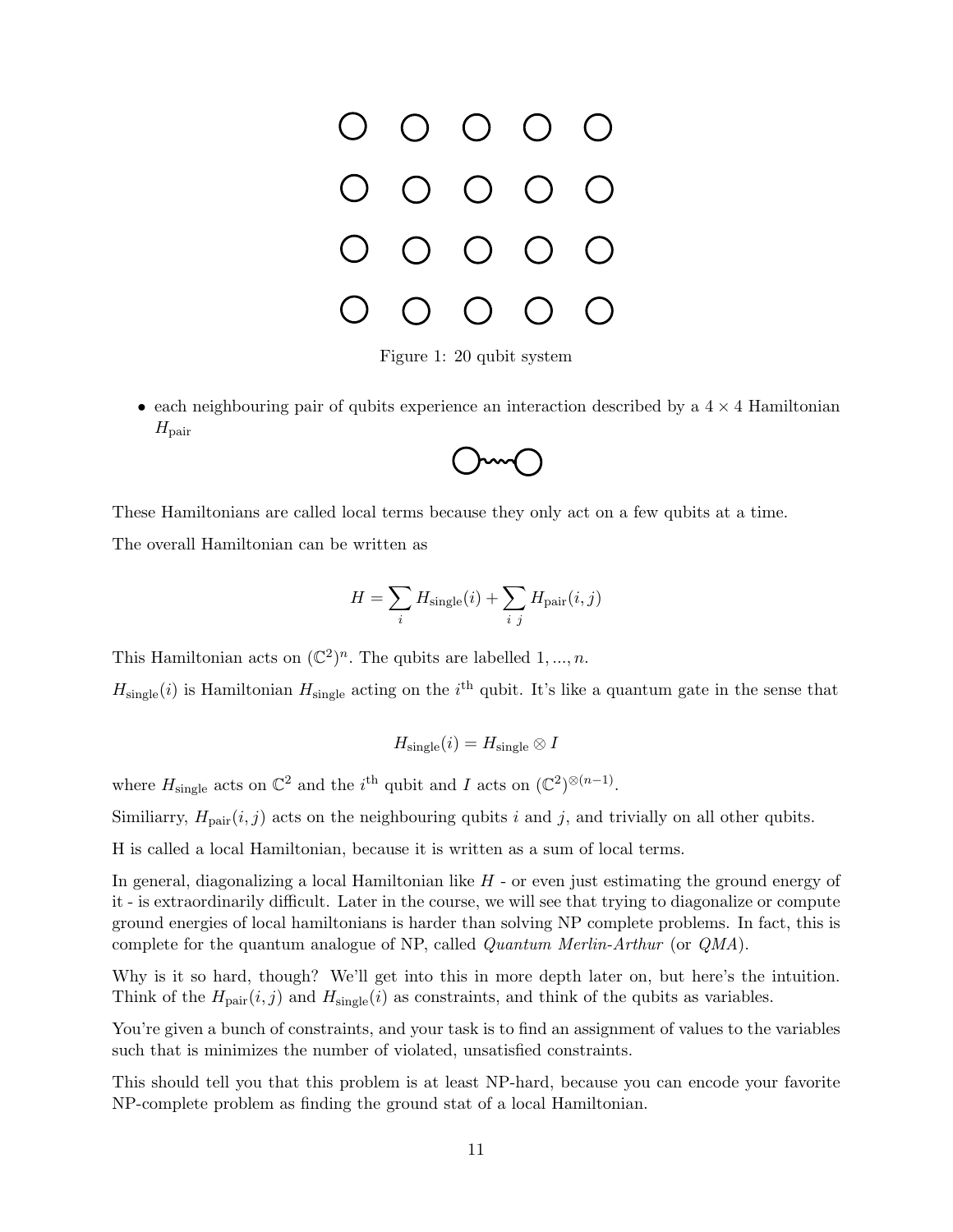This perspective will come up in quantum machine learning. Many optimization problems can be cast in terms of finding low energy states of local Hamitonians.

### 4 Mixed States and Open Quantum Systems

Let's revisit another basic setup of quantum information theory. Up to now, quantum states are complex unit vectors. However, such a  $|\psi\rangle \in \mathbb{C}^d$  only describes a *pure state*. This means that the state of the system is deterministic, and there is no uncertainty. Of course, if we measure the state, there could be uncertainty, but if we leave the system alone, it is fixed.

This is not the best way to describe the state in all situations. If we want to talk about probabilistic mixtures of pure quantum states, we use mixed states. For example, a qubit can be in the state  $|\psi_0\rangle$ with probability p and in the state  $|\psi_1\rangle$  with probability  $1-p$ . This is a perfectly valid thing to talk about, and it cannot be described as a pure state. This is what happened to cause the quantum weirdness in the first lecture, where we saw a demonstration of interference in Experiment B but not in Experiment A.

The unwieldy way to denote a mixed state is to write  $\{(\psi_i), p_i\}$ , meaning it is in the state  $|\psi_i\rangle$ with probability  $p_i$ . This is called an *ensemble*. It can better be described by a density matrix

$$
\rho = \sum_i |\psi_i\rangle\langle\psi_i| \in \mathbb{C}^{d \times d}.
$$

Density matrices have the following properties:

- 1. They are Hermitian.
- 2. They are positive definite (all the eigenvalues are non-negative).
- 3. Their trace is 1.

*Proof.* Since  $\rho^{\dagger} = \sum_{i} (p_i |\psi_i\rangle \langle \psi_i|)^{\dagger} = \sum_{i} p_i |\psi_i\rangle \langle \psi_i|$ , the density matrix obtained from an ensemble is clearly Hermitian.

If the pure states chosen were orthonormal, it is also automatic that  $\rho$  is positive semi-definite.

Finally, 
$$
\text{Tr}(\rho) = \text{Tr}(\sum_i p_i |\psi_i\rangle\langle\psi_i|) = \sum_i p_i \text{Tr}(|\psi_i\rangle\langle\psi_i|) = \sum_i p_i = 1.
$$

Conversely, one can obtain an ensemble, non-uniquely, from a density matrix by applying the spectral theorem. There are multiple ensembles with the same density matrix, but this is fine as ensembles with equal density matrices are correspond to states which are undistinguishable.

#### Examples:

- 1. For a pure state  $|\psi\rangle$ , the density matrix if  $\rho = |\psi\rangle \langle \psi|$ .
- 2. The density matrix  $\frac{1}{2}(|0\rangle\langle0| + |+\rangle\langle+|)$  is not written in an orthonormal decomposition.
- 3. Given a density matrix  $\rho = \frac{1}{2}$  $\frac{1}{2}|0\rangle\langle0| + \frac{1}{2}$  $\frac{1}{2}|1\rangle\langle 1|$ , the ensemble is  $\{|0\rangle, \frac{1}{2}\rangle$  $\frac{1}{2}), (|1\rangle, \frac{1}{2}$  $(\frac{1}{2})\}.$